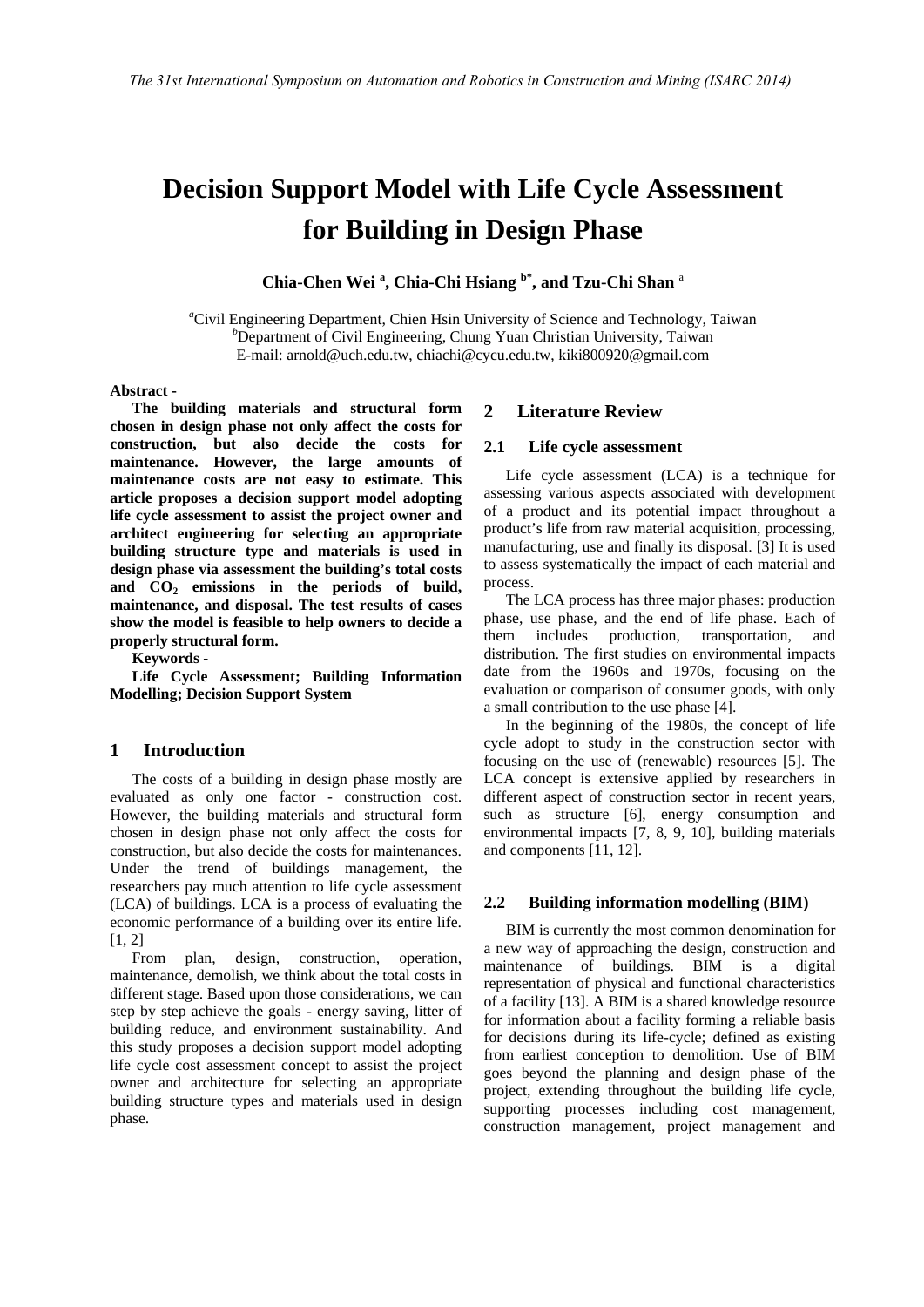facility operation.

The most benefits of applying BIM in design phase are cost reduction and control and time saving by improving productivity, better coordination and reduced error, and rework [14, 15].

#### **3 Decision Support Model with LCA**

This study proposes a model which was composed with modules in different phase of building lifecycle. The decision support model is shown in Figure 1.



#### **3.1 Life cycle cost**

In this study, the building's life cycle cost in study year *y* can be defined as below:

$$
LCC = C_C \times (1+i)^{y} + \sum_{t=0}^{T} \left[ C_M \times (1+e)^{(y_m)} \times (1+i)^{(y-y_m)} \right]
$$
 (1)

while:

- $C_C$  -construction cost in year 0.
- *CM* -maintenance cost in year 0.
- *ym* -years of performing maintenance incur after construction accomplish.
- *e* -inflation rate.
- *i* -interest rate.
- *∑* -denotes the summation of all the cost of maintenance.
- *T* -numbers of maintenance incur.

And in the end of lifespan, the building's life cycle

cost can be defined as below:

$$
LCC = C_C \times (1+i)^{y_e} + \frac{\sum_{t=0}^{T} \left[ C_M \times (1+e)^{(y_m)} \times (1+i)^{(ye-y_m)} \right] + \left( C_D - R \right) \times (1+e)^{(y_e)}
$$
(2)

while:

 $C_D$  -disposal cost in year 0.

*R* -residual value in year 0.

*ye* -years of lifespan.

#### **3.2 CO2 emission**

The greenhouse gases (GHGs) produced by humans' daily activities and emission to atmosphere is the main cause of global climatic change. The primary GHGs in the Earth's atmosphere are  $CO_2$ ,  $O_3$ ,  $CH_4$ ,  $N_2O$ , CFCs, PFCs, HFCs, HCFCs and SF<sub>6</sub>.

In the studies of GHGs emissions of construction activities show that the emissions of  $CO<sub>2</sub>$  hold a major part of GHGs [11]. In this study, the  $CO<sub>2</sub>$  in buildings life cycle is the topics for discussion. Therefore, the  $CO<sub>2</sub>$  emissions in buildings life cycle is one criterion of the alternative decision in this study.

# **4 Case Study**

This study takes 60 years as a building lifespan, and calculates the life cycle cost and estimates the  $CO<sub>2</sub>$ emissions in different study year. Life cycle cost is considered under the interest rate 0.017 and the inflation rate 0.0083.

## **4.1 Structure type**

Due to different construction materials of reinforced concrete structure and steel structure, the structural properties, and the lifespan of buildings are different [16]. This study chooses the above-mentioned two types structure building for LCA calculation. For simplicity, the easy form is taken into account only including beam and column.

The building's BIM model shown in Figure 2 is drawn by Autodesk Revit. The dimensions and quantity of two type structure's element of buildings are export by the software and shown in Table 1 and Table 2.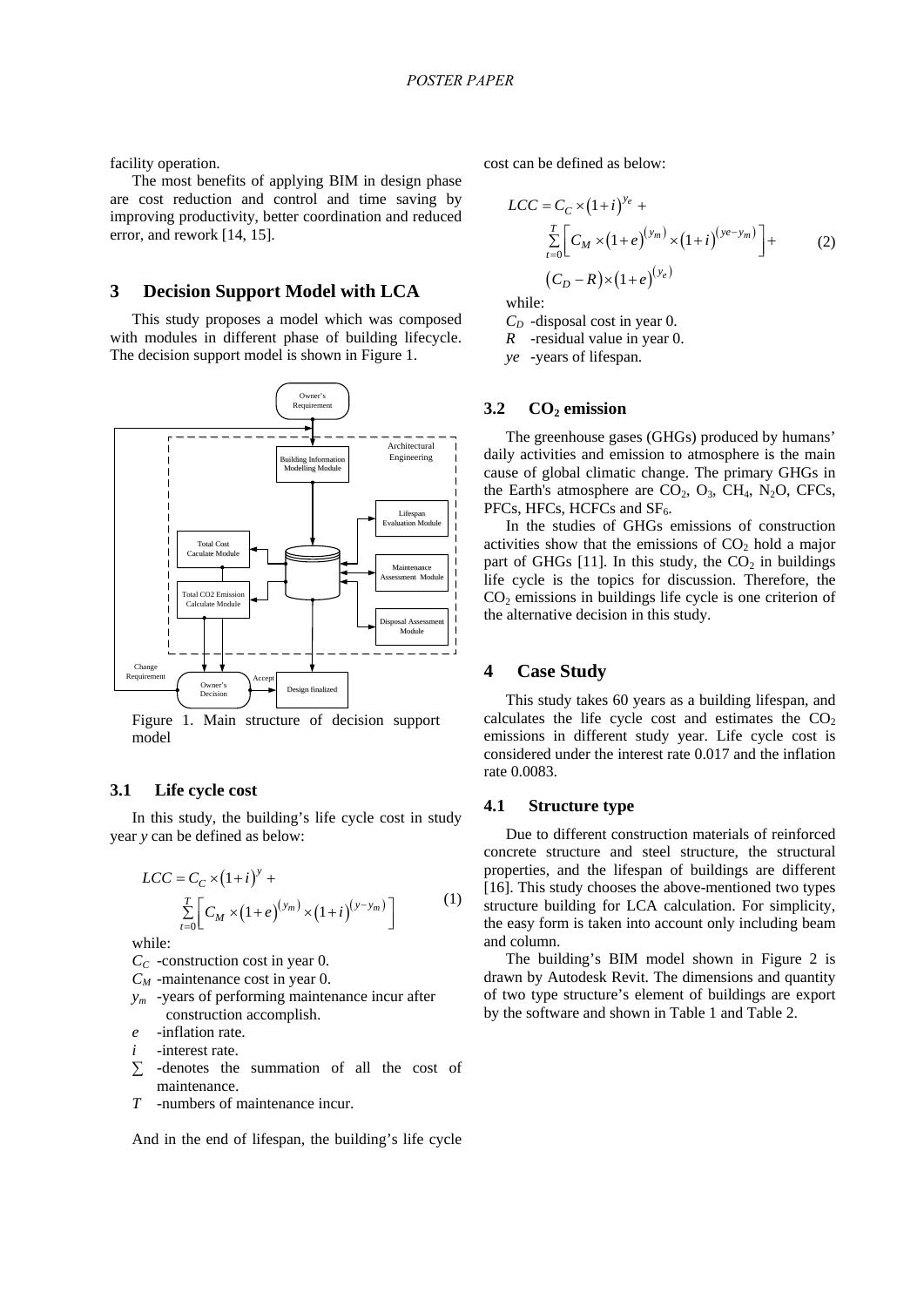

Figure 2. Structure's 3D diagram of case study

Table 1. Dimensions of reinforced concrete structure

| Element         |    | Dimensions (mm) |   |      |      |
|-----------------|----|-----------------|---|------|------|
|                 | D  | W               |   |      | Qty. |
| CC <sub>1</sub> | 60 | 60              |   | 400  | 20   |
| CG1             | 70 | 50              | 5 | 1000 | 9    |
| CG2             | 70 | 50              | 5 | 700  | 12   |
| CG3             | 70 | 50              |   | 600  | 5    |
| ነና4             | 70 | 50              |   | 328  | 5    |

Table 2. Elements of steel structure

| Element         | Dimensions (mm) |     |    |    |       |      |
|-----------------|-----------------|-----|----|----|-------|------|
|                 | н               | в   |    | t  |       | Qty. |
| SC <sub>1</sub> | 400             | 400 | 13 | 21 | 4000  | 20   |
| SG <sub>1</sub> | 500             | 200 | 10 | 16 | 10000 | 9    |
| SG <sub>2</sub> | 500             | 200 | 10 | 16 | 7000  | 12   |
| SG3             | 500             | 200 | 10 | 16 | 6000  | 5.   |
| SG4             | 500             | 200 | 10 | 16 | 3280  |      |

## **4.2 Costs**

## **4.2.1 Construction cost**

The unit price of construction materials used in case study is evaluated from the local construction market and shown below:

|  |  | Table 3. Unit cost of construction material |  |
|--|--|---------------------------------------------|--|
|--|--|---------------------------------------------|--|

| Material                        | Unit           | Price (NTD) |
|---------------------------------|----------------|-------------|
| Concrete $(210\text{kgf/cm}^2)$ | m <sup>3</sup> | 2,300       |
| Rebar                           | tonne          | 20,000      |
| Formwork                        | m <sup>2</sup> | 540         |
| H-Steel                         | tonne          | 37,000      |
| Antirust painting               | m <sup>2</sup> | 140         |

From Table 1, Table 2, and Table 3, the construction costs of different structure types building is calculated and shown in Table 6.

### **4.2.2 Maintenance cost**

The reinforced concrete structure is formed by a combination of concrete and rebar. Due to the neutralization of concrete cover is main cause of corrosion of rebar and damage the structure. This study adopts the action of replace the concrete cover to maintaining the reinforced concrete structure.

Cover with antirust paint is generally used to prevent the steel rusting; this study adopts painting action to maintaining the steel structure. Table 4 shows the maintenance cost of two type structure.

|  | Table 4. Unit cost of maintenance |
|--|-----------------------------------|
|--|-----------------------------------|

| Item                 | Unit           | Price (NTD) |
|----------------------|----------------|-------------|
| Covering remove      | m              | 1,000       |
| 1:3 cement finish    | m <sup>2</sup> | 530         |
| Coating cement paint | m <sup>2</sup> | 120         |
| Waste transfer       | m <sup>3</sup> | 4.000       |
| Antirust paint       |                | 140         |

#### **4.2.3 Disposal cost**

When a building reaches a predetermined lifespan, the building must be demolished. The following table presents the disposal cost of two different type structures in this study.

| Table 5. Unit cost of disposal |                |                  |  |  |
|--------------------------------|----------------|------------------|--|--|
| Item                           |                | Unit Price (NTD) |  |  |
| Demolishing and                | m <sup>3</sup> | 2,000            |  |  |
| transfer (waste)               |                |                  |  |  |
| Transfer (steel)               | tonner         | 2,000            |  |  |

# **4.2.4 Residual value**

After the demolition of buildings, the used rebar can be sold as scrap, the unit price adopted in this study is 6,000 NTD/tonne, the used H-steel may reuse so the unit price adopted in this study is 9,000 NTD/tonne.

Table 6. Expenditure and income in building's life cycle

| Structure type             | Reinforced<br>concrete | Steel     |
|----------------------------|------------------------|-----------|
| Construction cost<br>(NTD) | 2,230,237              | 2,382,444 |
| Maintenance cost<br>(NTD)  | 330,119                | 15,624    |
| Disposal cost<br>(NTD)     | 275,444                | 73,831    |
| Residual value             | 552,255                | 332,237   |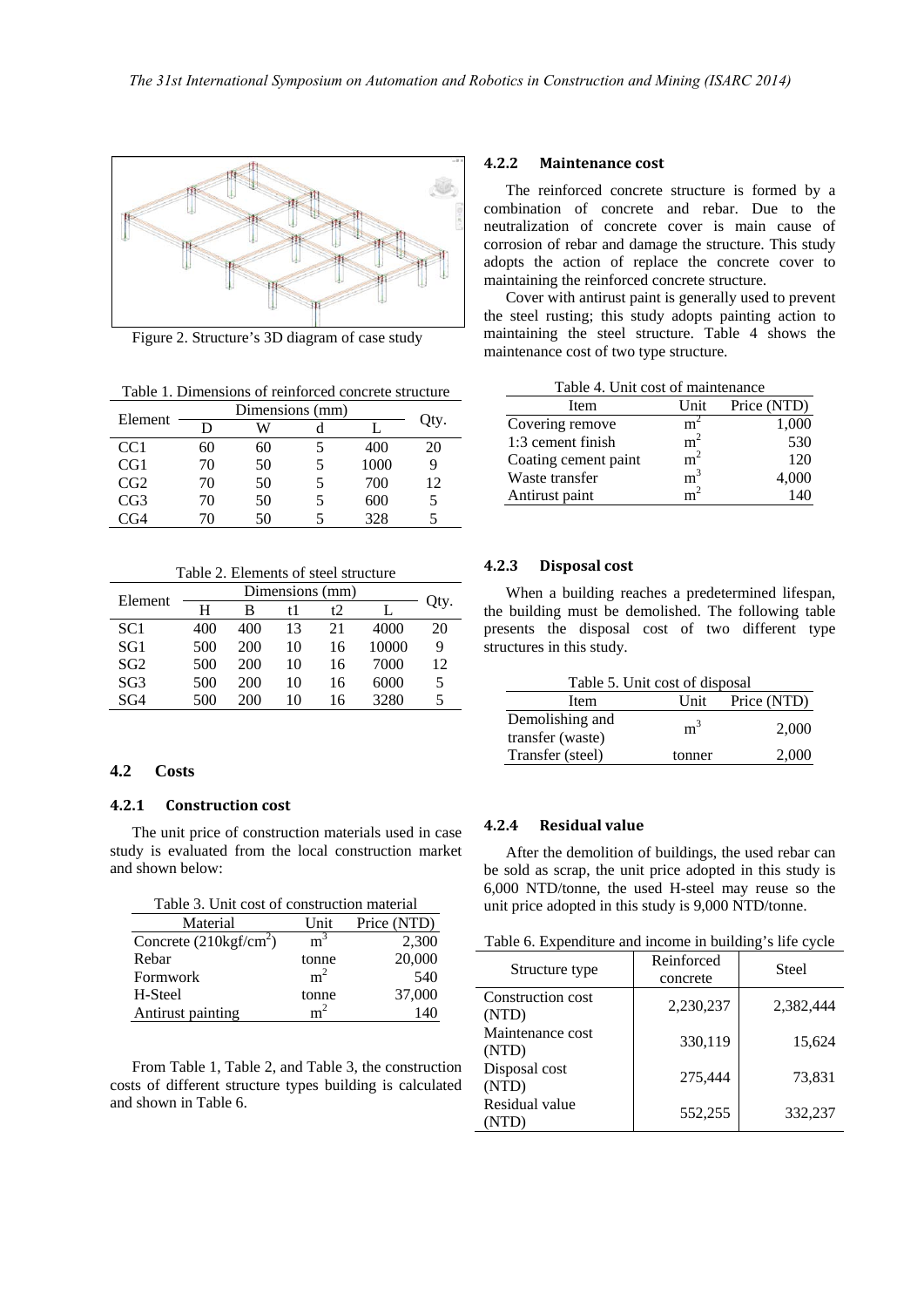## 4.3 **CO<sub>2</sub>** Emissions

From Table 7 and Table 8 shows the  $CO<sub>2</sub>$  emissions (including transfer) in building's life cycle.

| Table 7. Unit $CO_2$ emissions of construction material |  |
|---------------------------------------------------------|--|
|---------------------------------------------------------|--|

| Item                            | <b>Unit</b>    | CO <sub>2</sub> (kg) |
|---------------------------------|----------------|----------------------|
| Concrete $(210\text{kgf/cm}^2)$ | m <sup>3</sup> | 253.68               |
| Rebar                           | tonne          | 964.75               |
| Formwork                        | m              | 2.18                 |
| H-Steel                         | tonne          | 982.16               |

| Table 8. Unit $CO2$ emissions of maintenance |
|----------------------------------------------|
|----------------------------------------------|

| Item                 | Unit           | CO <sub>2</sub> (kg) |
|----------------------|----------------|----------------------|
| 1:3 cement finish    | $m^-$          | 5.66                 |
| Coating cement paint | $m^2$          | 0.27                 |
| Antirust paint       | m <sup>2</sup> | 0.27                 |

### **4.4 Parameters in Revit components**

For processing the LCA in design phase, the Revit components used in case study not only have the basic geometric and material parameters but also contain the aforementioned costs and  $CO<sub>2</sub>$  emissions parameters. Table 9 shows the parameters of CC1 column in case study.

| 参数                          | 值           | S. |
|-----------------------------|-------------|----|
| <b>URL</b>                  |             |    |
| 推结                          |             |    |
| 经常描述                        |             |    |
| 细型耳蜗                        |             |    |
| 53                          |             |    |
| OrnniClass (ES)             |             |    |
| OmniClass 措置                |             |    |
| $\overline{AC}$             |             | ø  |
| Residual Value (\$)         | 28026.00    |    |
| Maintenance Period (Year)   | 15.000000   |    |
| Maintenance Cost (\$)       | 4578.00     | E  |
| Disposal Cost (\$)          | 14400.00    |    |
| Date of construction (Year) | 2013.000000 |    |
| Construction Cost (\$)      | 83507.00    |    |
| CO2 Emission (kg)           | 3370.000000 |    |

Figure3. Parameters of CC1 column

## **4.5 Perform LCA**

This study takes 60 years for a building's lifespan, and calculates total lifecycle cost from construction cost, maintenance cost, disposal cost. With compound interest form, we compute the final cost within period. The figure represents the relationship between time and cost.

#### **4.5.1 Scenario 1**

Assumed the two structure type of buildings were not performed any maintenance activity in whole lifespan, the LCC value is shown as Figure 4. The total  $CO<sub>2</sub>$  emissions are 117,005 kg for reinforced concrete structure and 362,527 kg for steel structure.



Figure 4. LCC of case study - scenario 1

## **4.5.2 Scenario 2**

Due to the neutralization phenomenon of the covering of concrete will damaged the rebar of reinforced concrete structure. So a new building in the same form will be constructed in the half of 60 years. The building of steel structure takes maintaining action every 10 years to keep the quality of the building and all services in a safe condition in 60 years. The LCC value is shown as Figure 5, and the total  $CO<sub>2</sub>$  emissions are 117,630 kg for reinforced concrete structure and 362,667 kg for steel structure.



Figure 5. LCC of case study - scenario 2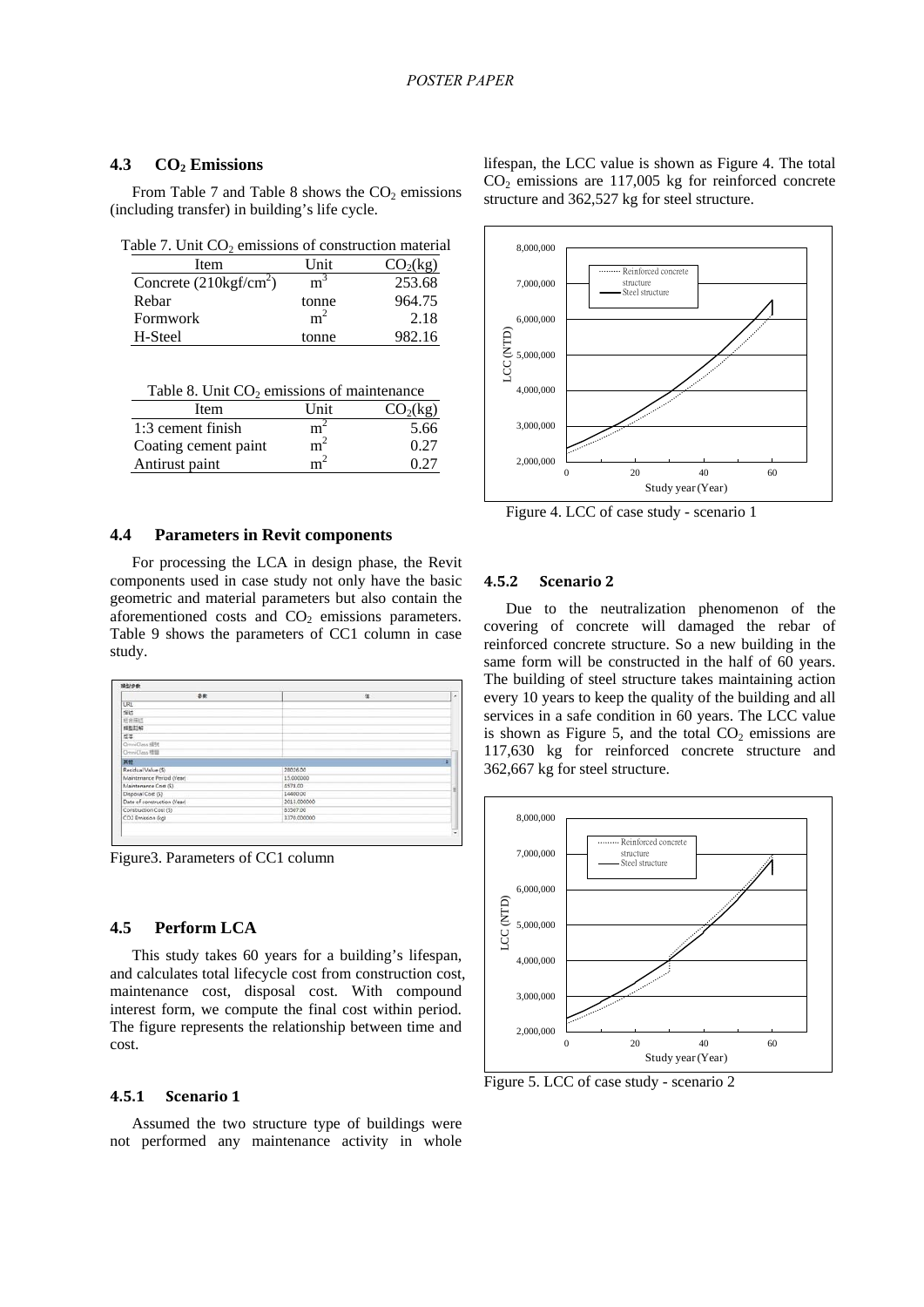## **4.5.3 Scenario 3**

The neutralization phenomenon of the covering of concrete has damaged the rebar of reinforced concrete structure. The owner of the building decides to construct a same form new building in the half of 60 years, and dispose the damaged building at same time. The building of steel structure takes maintaining action every 10 years to keep the quality of the building and all services in a safe condition in 60 years. The LCC value is shown as Figure 6, and the total  $CO<sub>2</sub>$  emissions are 234,010 kg for reinforced concrete structure and 362,667 kg for steel structure.



Figure 6. LCC of case study - scenario 3

# **5 Conclusions**

Building maintains are seriously considered in design phase. This study proposes a decision support model with life cycle assessment to help the project owners to select an appropriate building structure type and materials is used in design phase.

This study only tests a model with simple structure including beams and columns. But those results are acceptable for project's owner, designers, and constructors. Based on the results of scenarios can conclude that it is not proper to select structure type only by construction cost.

In scenario 1, although the maintenance costs is not considered, the disposal costs and the residual value will have a significant impact on the LCA value. A good design can prevent to waste more resources if taking into consideration the demolitions and reuse of materials.

In scenario 2, the LCA value of lowest construction cost alternative may be not lowest under considering the maintenance costs, disposal costs and residual value.

In scenario 3 show that, maintenance activities is

necessary, because in the same total lifespan condition, the LCA value of rebuilt will higher.

Since  $CO<sub>2</sub>$  emissions variation with structure form and maintenance, the decision makers should trade-off between total  $CO<sub>2</sub>$  emissions and LCC value to select a proper alternative.

## **References**

- [1] Frangopol D.M., Lin K.Y. and Estes A. C. Lifecycle cost design of deteriorating structures. *Journal of Structural Engineering*, 123(10): 1390– 1401, 1997.
- [2] Sharma A., Saxena A., Sethi M., Shree V. and Varun. Life cycle assessment of buildings: A review. *Renewable and Sustainable Energy Reviews*, 15: 871–875, 2011.
- [3] ISO. ISO 14040. Environmental management life cycle assessment – principles and framework. *International Organisation for Standardization*, 1997.
- [4] Guinée J. B., Heijungs R., Huppes G., Zamagni A., Masoni P. and Buonamici R. Life cycle assessment: past, present, and future. *Environmental Science and Technology*, 45(1): 90–96, 2011.
- [5] Bekker P. A life-cycle approach in building. *Building and Environment*, 17(1): 55–61, 1982.
- [6] Choa Y. S., Kima J. H., Honga S. U. and Kimb Y. LCA application in the optimum design of high rise steel structures. *Renewable and Sustainable Energy Reviews*. 16: 3146–3153, 2012.
- [7] Lee K., Tae S. and Shin S. Development of a life cycle assessment program for building (SUSB-LCA) in South Korea. *Renewable and Sustainable Energy Reviews*. 13: 1994–2002, 2009.
- [8] Blengini G. A. and Carlo T. D. The changing role of life cycle phases, subsystems and materials in the LCA of low energy buildings. *Energy and Buildings*, 42: 869–880, 2010.
- [9] Bribián I. Z., Capilla A. V. and Usón A. A. Life cycle assessment of building materials: Comparative analysis of energy and environmental impacts and evaluation of the eco-efficiency improvement potential. *Building and Environment*, 46: 1133–1140, 2011.
- [10] Cuéllar-Franca R. M. and Azapagic A. Environmental impacts of the UK residential sector: Life cycle assessment of houses. *Building and Environment*, 54: 86–99, 2012.